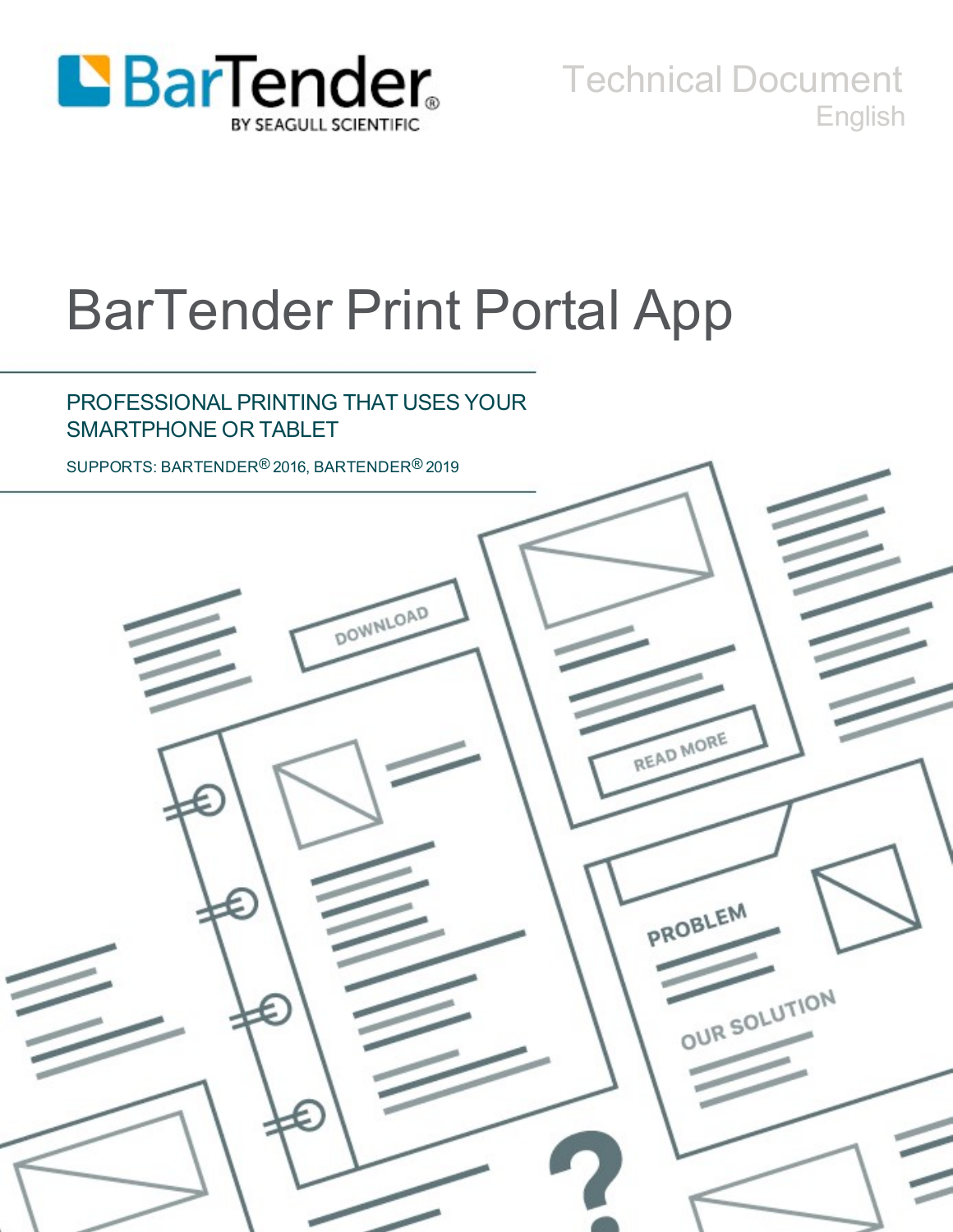# **Contents**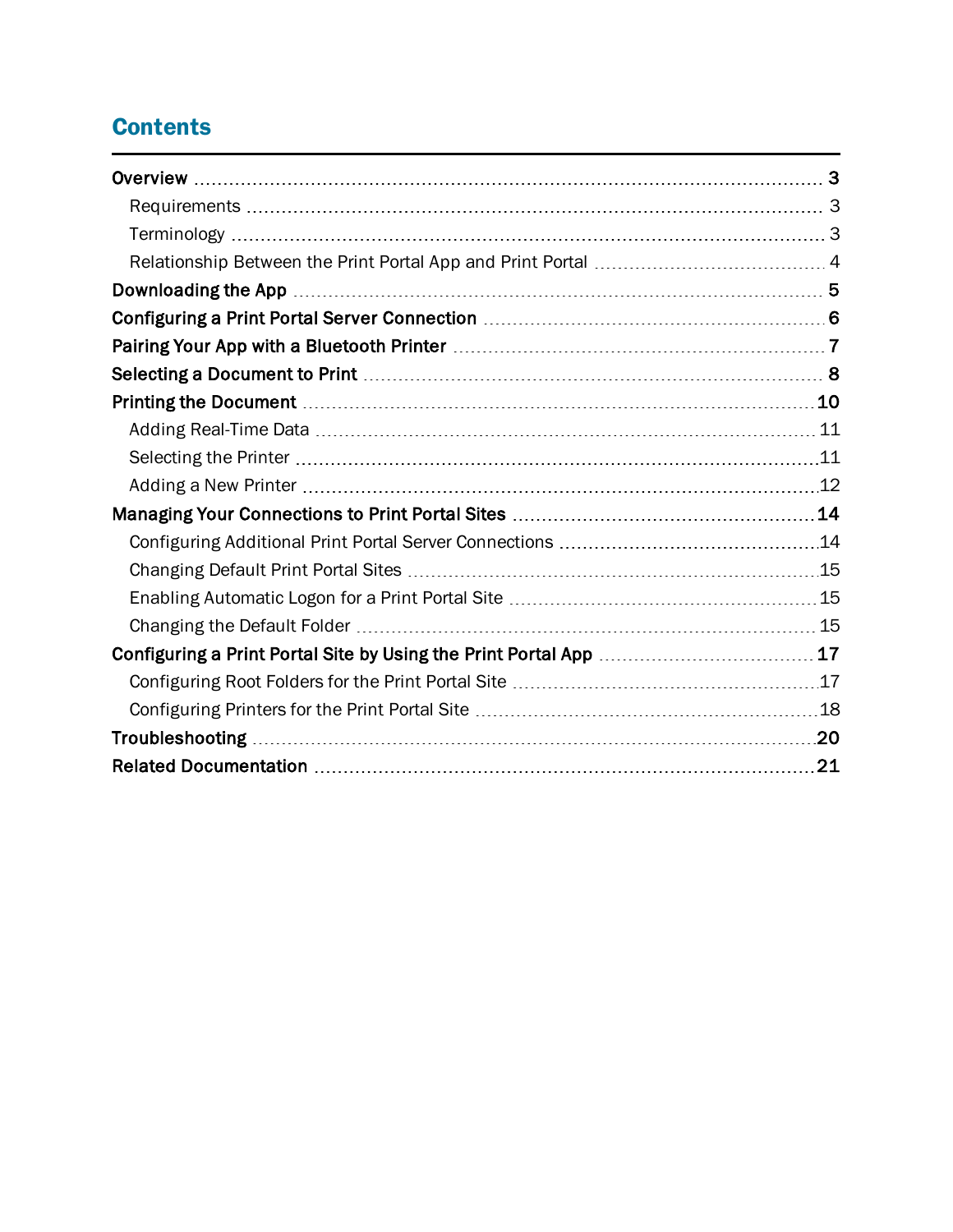## <span id="page-2-0"></span>**Overview**

The BarTender Print Portal app makes professional printing as easy and flexible as using your smartphone or tablet and as powerful and secure as printing with BarTender by Seagull Scientific.

Whether you use an iOS or Android device, the Print Portal app works with the Enterprise edition of BarTender to let you choose label designs, complete print-time data entry forms, and start print jobs on any printer that is connected to your device via the Internet. With the Print Portal app, you can do the following:

- Use your Android device to print to IP-connected printers and to Bluetooth-connected printers.
- Use your iOS device to print to IP-connected printers.
- Automatically authenticate with a Print Portal site and browse to a specific document folder.
- Add or manipulate data in real time by using in-app BarTender data entry forms.
- Use BarTender security controls to monitor and access permissions to labels and documents.

#### <span id="page-2-1"></span>*Requirements*

The BarTender Print Portal app requires that one of the following operating systems be installed on your mobile device:

- Android: Version 4.2 or a later version
- iOS: Version 7.0 or a later version

The Print Portal app connects remotely to a web server that hosts your BarTender documents. This server must have the Enterprise edition of BarTender installed, and Print Portal must be installed and configured.

#### <span id="page-2-2"></span>*Terminology*

The following Print Portal-related terms appear in this document:

- **Print Portal** refers to the Print Portal companion application that is installed with BarTender. Print Portal must be installed and configured before you can use the Print Portal app. For more information, refer to Installing [BarTender](http://help.seagullscientific.com/2019/en/#GS_Install_PrintPortal.htm) Print Portal in the BarTender help system.
- *Print Portal app* refers to the Print Portal mobile application that you download to your Android or iOS device.
- <sup>l</sup> *Print Portal site* or *Print Portal server* refers to the web server that hosts your BarTender documents and on which Print Portal is installed. You must remotely connect to one or more Print Portal sites from the Print Portal app in order to use the app to print. For more information, refer to the Configuring a Print Portal Server [Connection](#page-5-0) chapter of this document.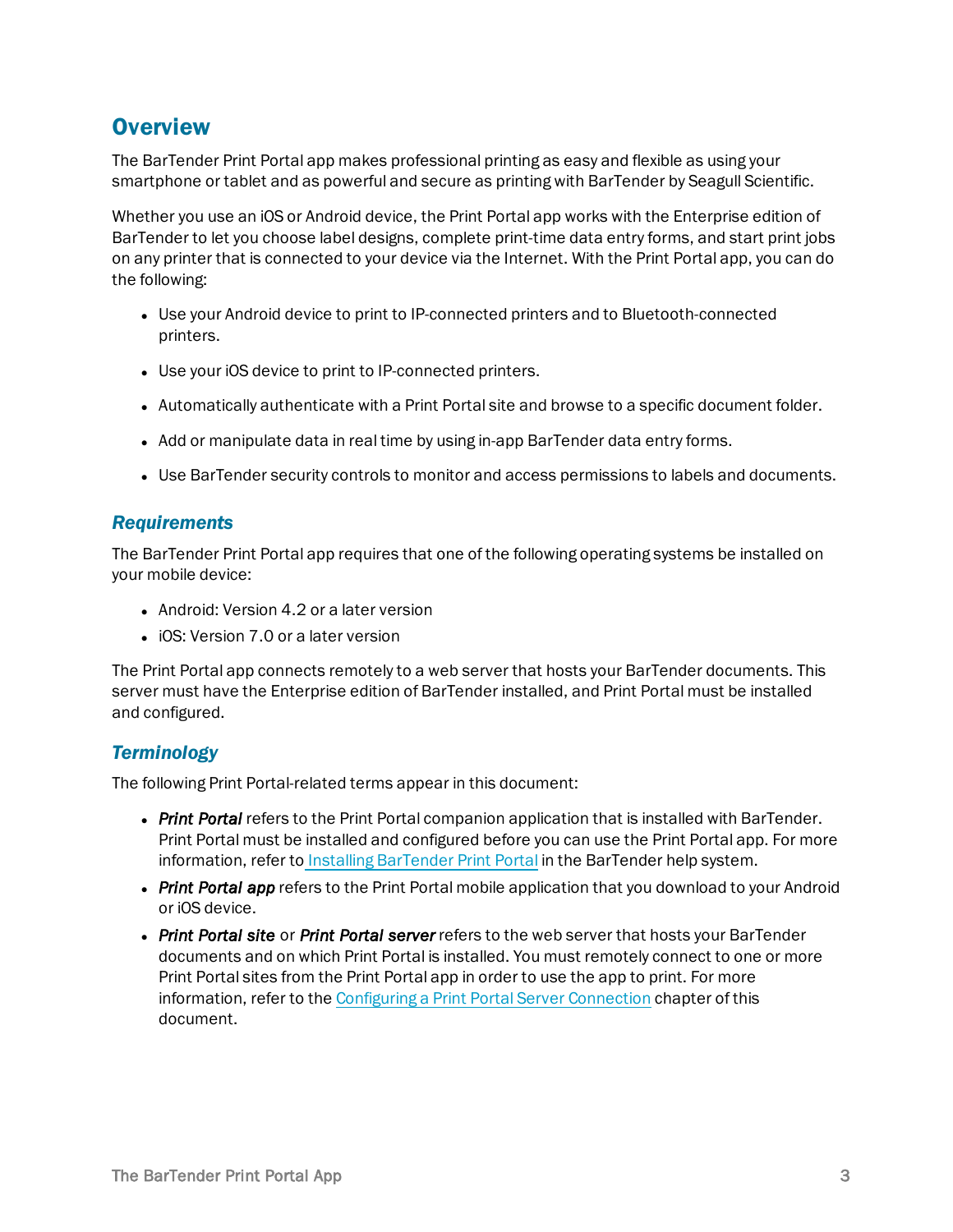## <span id="page-3-0"></span>*Relationship Between the Print Portal App and Print Portal*

In most situations, Print Portal is installed and set up by your BarTender administrator on a web server that hosts your BarTender documents. When this is the case, you do not need to configure anything on the Print Portal site to use the app to print; you need only to connect to it. For more information, refer to the Configuring a Print Portal Server [Connection](#page-5-0) chapter of this document.

If you are a Print Portal administrator, you can configure certain aspects of the Print Portal site from the Print Portal app. For more information, refer to the [Configuring](#page-16-0) a Print Portal Site by Using the Print [Portal](#page-16-0) App chapter of this document.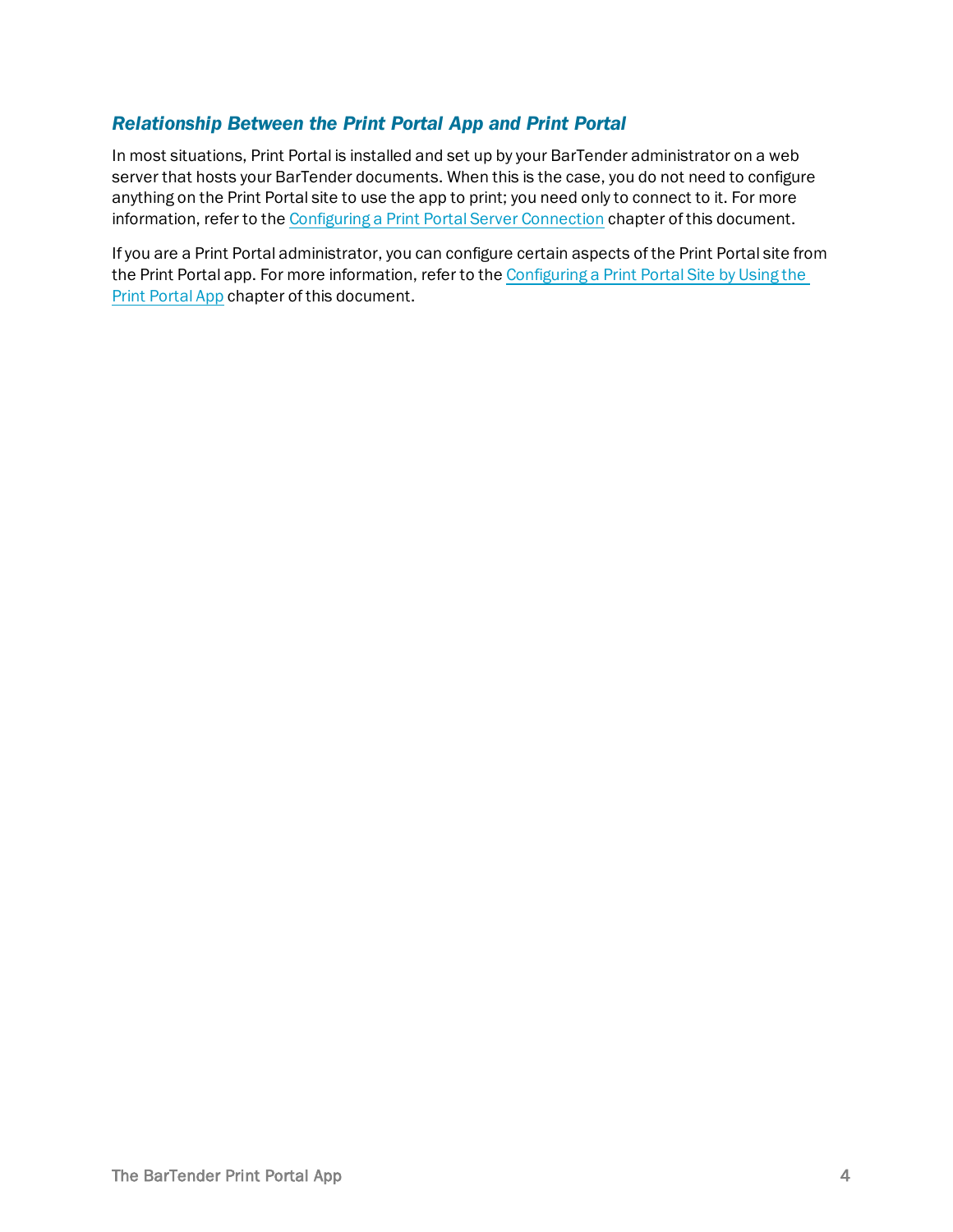## <span id="page-4-0"></span>Downloading the App

You can download the Print Portal app from both the Google Play store and the iTunes app store. Search for "BarTender Print Portal", or use the following direct links. The Print Portal app is free to download and does not require a BarTender license key.

• Google Play:

<https://play.google.com/store/apps/details?id=com.seagullscientific.printportal>

• iTunes:

<https://itunes.apple.com/us/app/bartender-print-portal-app/id1150556626?ls=1&mt=8>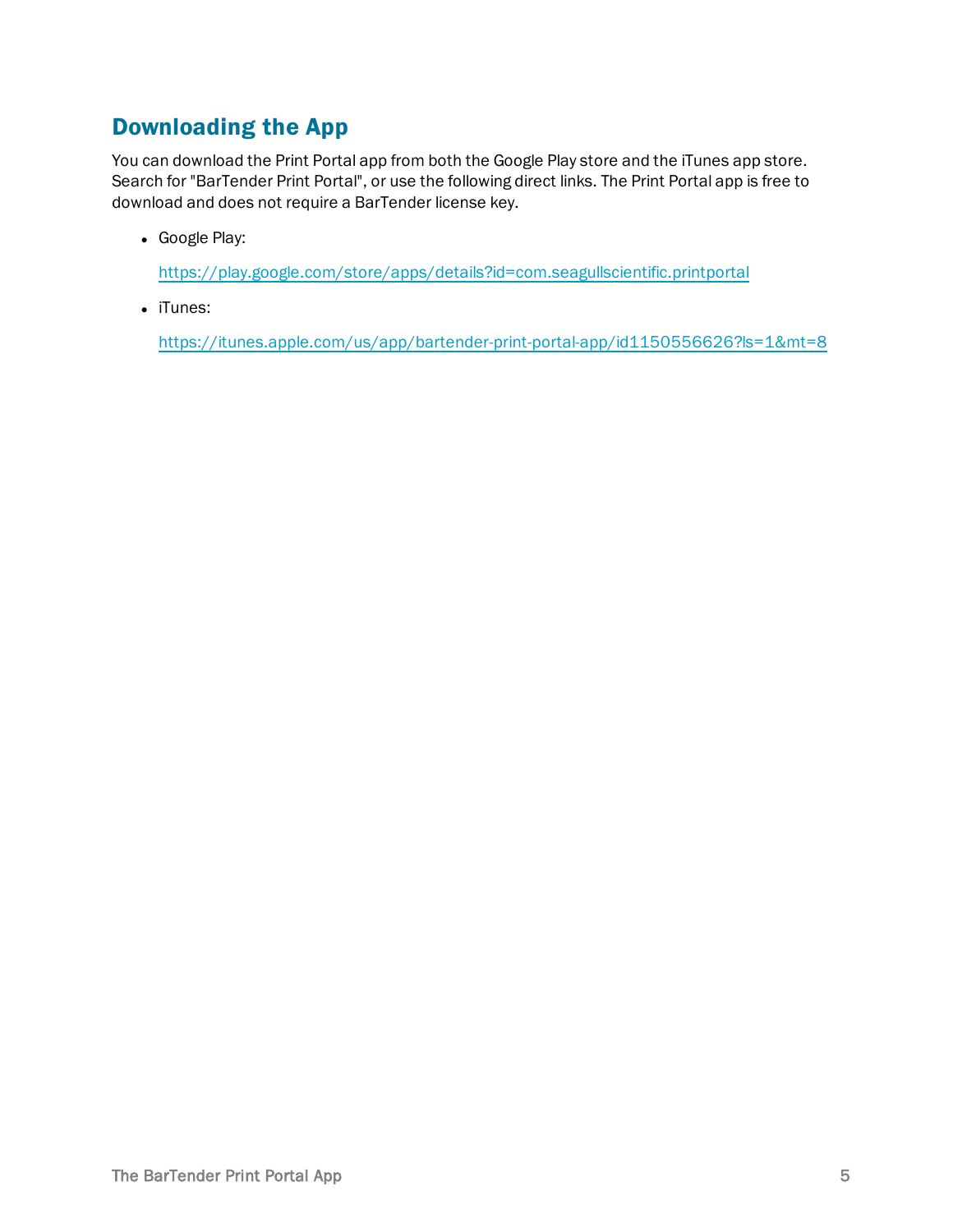# <span id="page-5-0"></span>Configuring a Print Portal Server Connection

After you download the BarTender Print Portal app, you need to set up a Print Portal server connection (in other words, connect to a Print Portal site). To do this, follow these steps:

- 1. In the Apps section of your mobile device, tap the open the BarTender Print Portal app.
- 2. On the Welcome screen, under Print Portal Server Address, tap http:// to display the keyboard.
- 3. Enter the server address (URL) or the server name.
- 4. Tap NEXT.
- 5. When the Print Portal app connects with the server, you can optionally enter a name for the site. If you want to change the name, replace "BarTender Print Portal" with the text that you want.
- 6. Tap NEXT.
- 7. If your server is configured to require that you log on to access and print documents, the Authentication screen is displayed. To enable an automatic logon process, tap the **Enable** switch, and then enter your user name and password.



If you choose not to enable an automatic logon process for the site, you must log on each time you open the app to this site. However, you can also enter or update your user name and password at a later time. For more information, refer to Enabling Automatic Logon for a **Print Portal Site in the Managing Your [Connections](#page-13-0) to Print Portal** [Sites](#page-13-0) chapter of this document.

- 8. Tap NEXT to display the Default Root Folder screen. Here, you can browse to the default folder that opens when you open the Print Portal app.
- 9. Under Specify a default Root Folder, tap the displayed folder name to open the Default Root Folder dialog, which displays the folders that are available for the server connection.
- 10. Tap the folder that you want to select as the default folder for this site.
- 11. Tap Finish.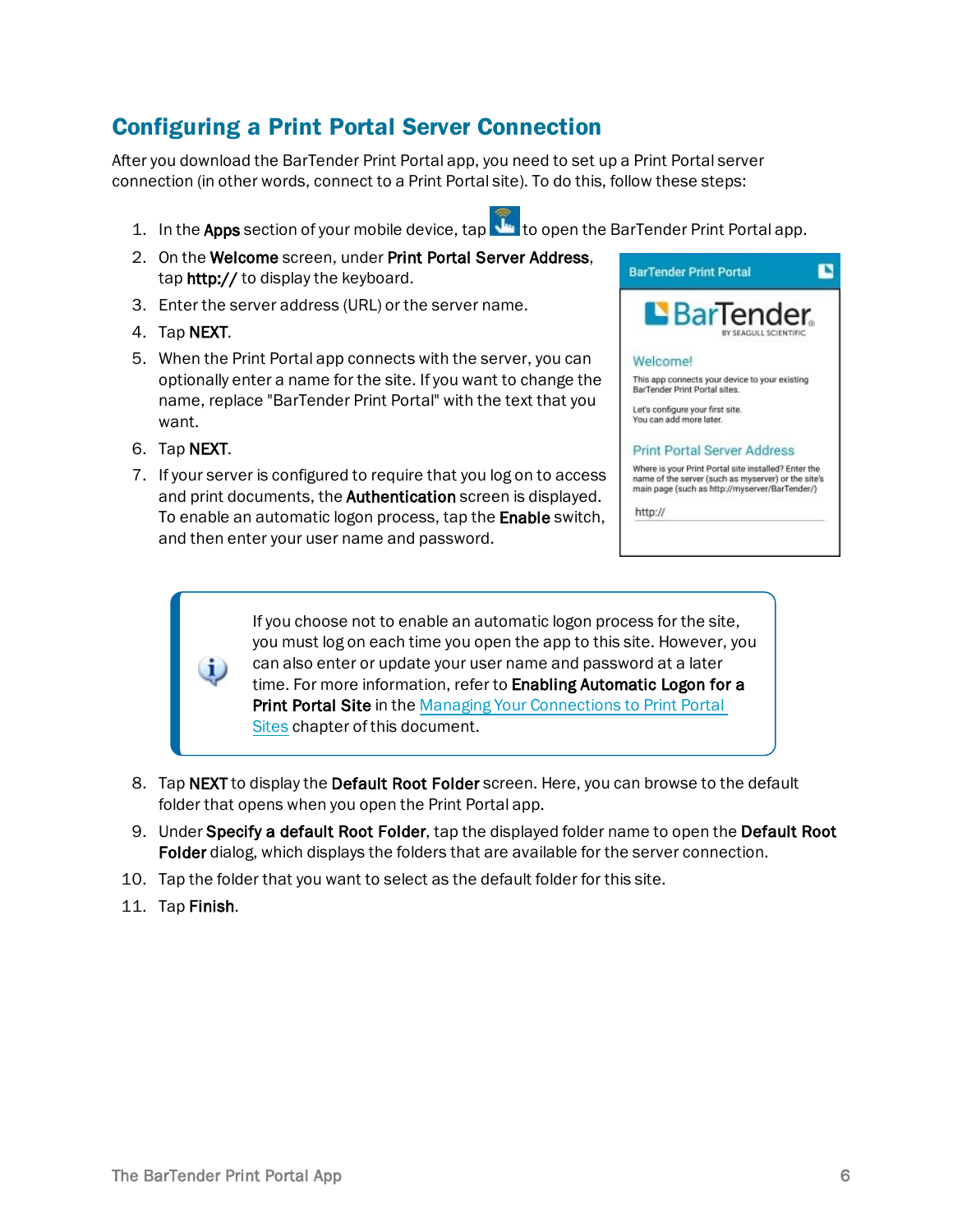# <span id="page-6-0"></span>Pairing Your App with a Bluetooth Printer

During the connection process, click the Bluetooth option.

If you are using a Bluetooth printer, you must pair your mobile device with the printer so that the Print Portal app can detect it. The pairing process is printer-specific. Some manufacturers have an external tool for configuring Bluetooth on their printers. For more information, refer to your printer's documentation.

After you pair a Bluetooth printer with your device, you can configure the printer on the Print page of the Print Portal app. For more information, refer to the Configuring Printers for the Print Portal Site section of the [Configuring](#page-16-0) a Print Portal Site by Using the Print Portal app chapter of this document.

> **New Printer Wizard Printer Location**



The Print Portal app tries to match the Bluetooth printer with a compatible driver on the server. If no such driver exists, the server administrator must install a compatible driver.

After the Bluetooth printer is paired with your device and connected to the Print Portal app, you are ready to print.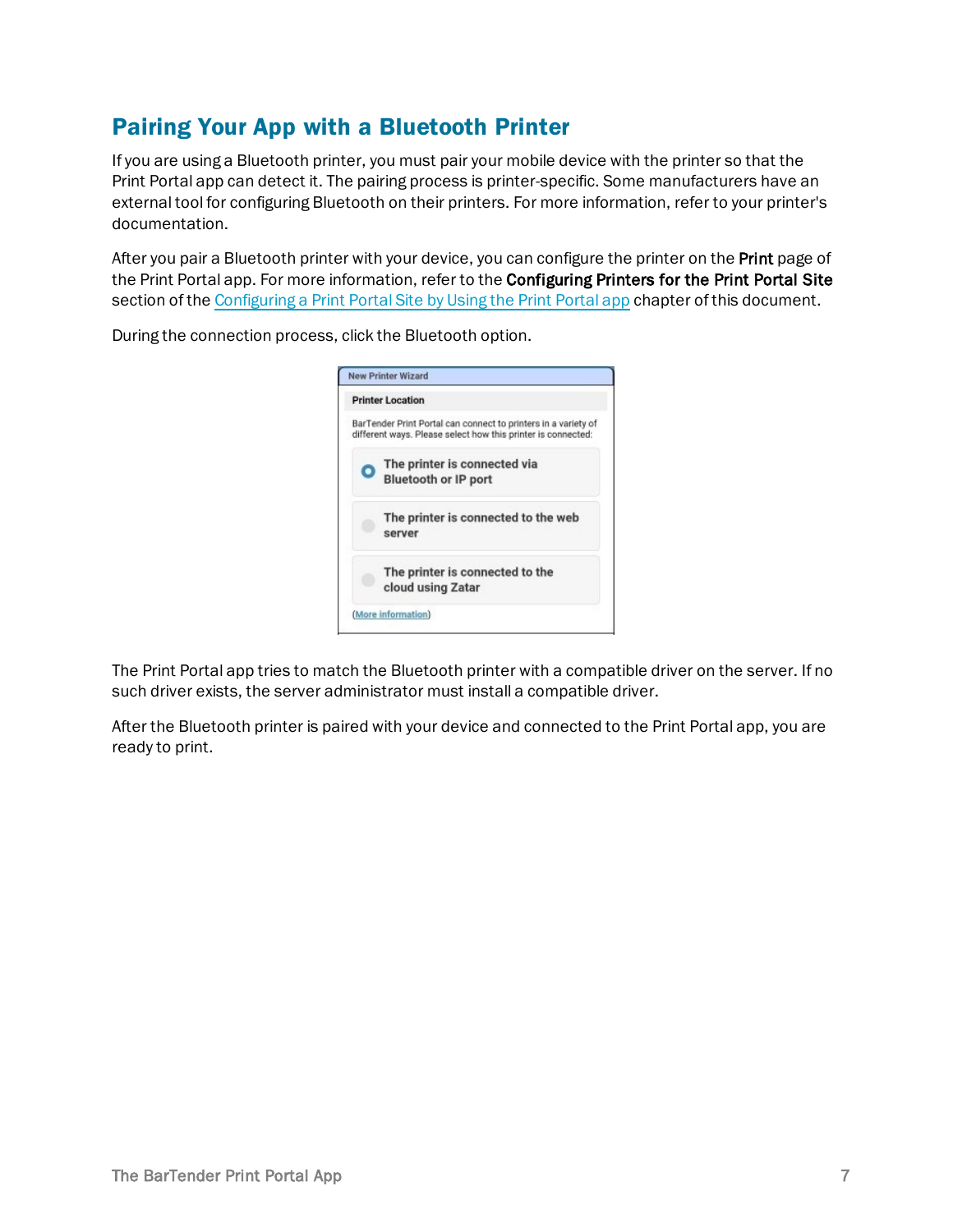# <span id="page-7-0"></span>Selecting a Document to Print

You can browse folders or use the search bar to locate the documents that you want to print. To find the document that you want, follow these steps:

1. Open the Print Portal app. The app displays the contents of the default folder that is specified for the site.

| Search |                                                                |
|--------|----------------------------------------------------------------|
|        | <b>Nutrition Label</b>                                         |
|        | Date Modified: 10/19/2016<br>File Size: 7.6 KB                 |
|        | Clothing                                                       |
|        | Date Modified: 2/18/2016<br>File Size: 665.6 KB<br><b>Barn</b> |

If you configured more than one Print Portal site on your app, you might need to first select the site that you want to print from. For information about how to select another configured site, refer to Changing Default Print Portal Sites in the [Managing](#page-13-0) Your [Connections](#page-13-0) to Print Portal Sites chapter of this document.

2. Turn your mobile device sideways to view the Folder navigation pane.



3. Tap the folder that contains the document that you want, if it is not already open.

i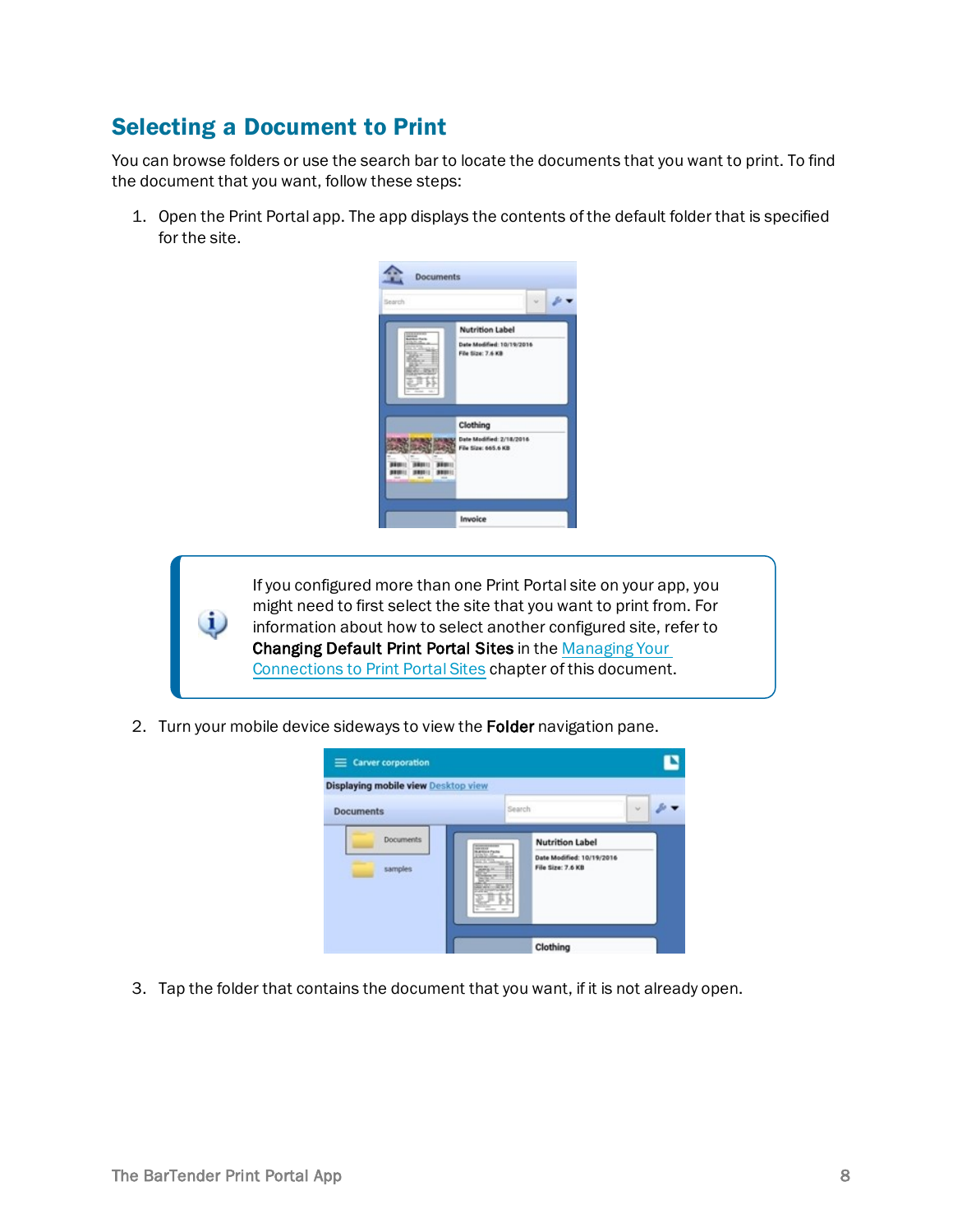- 4. Scroll through the displayed documents to find the document that you want, or enter a search term in the Search field. Matching documents are displayed as you type your search term and are filtered further as you continue to enter text into the search field.
- 5. Tap the document to open it. You are now ready to print.

|         |                                                     | <b>Print Document</b> |        |  |
|---------|-----------------------------------------------------|-----------------------|--------|--|
|         | 129.99                                              | 125/66                | 126.98 |  |
|         |                                                     | Clothing.btw          |        |  |
| Printer |                                                     |                       |        |  |
|         | Select the printer that you would like to print to: |                       |        |  |
|         | HP LaserJet 5200L PCL6 Class Dri                    |                       |        |  |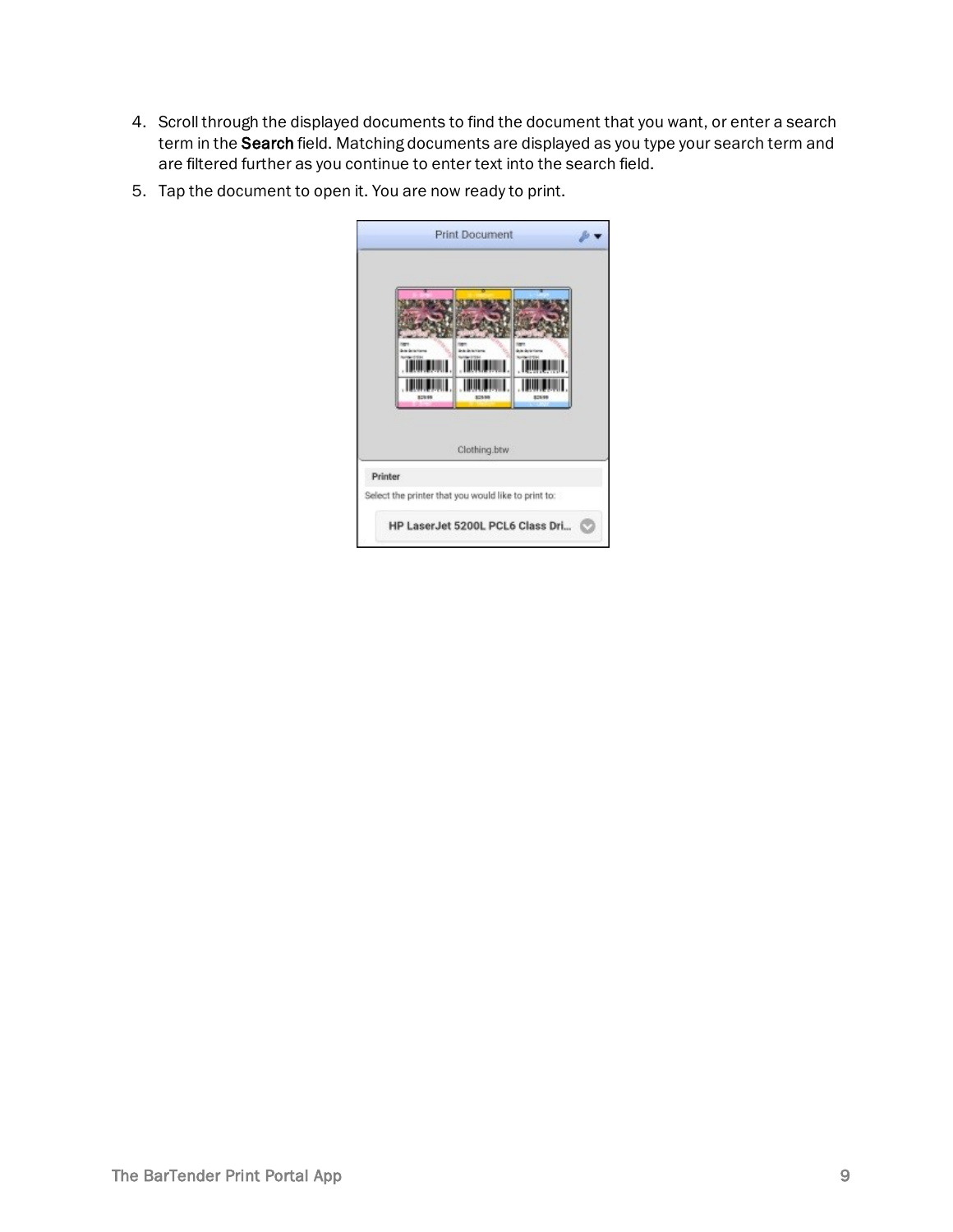# <span id="page-9-0"></span>Printing the Document

After you locate the document that you want, tap it to start the printing process. The Print Document dialog is displayed, which provides you with options that may include changing the target printer, specifying the number of copies to print, opening **Print Preview**, and canceling or continuing the print job.

Be aware that depending on how the Print Portal site you are connected to is configured, you may or may not be able to do the following:

- View the Print Document dialog.
- Specify the number of copies to print.
- Open Print Preview.
- Change the printer that the document is printed to.

To print a document by using the Print Document dialog, follow these steps:

- 1. Locate the document that you want. For more information, refer to the Selecting a [Document](#page-7-0) to [Print](#page-7-0) chapter of this document.
- 2. Tap the document to open the Print Document dialog.
- 3. In the Print Document dialog, make any changes that you want to the specified printer or the number of copies to print, if these options are available.
- 4. Tap Print to start the print job. If the document requires user input, those screens are displayed.

Alternatively, you can view the document in Print Preview before you print it. By using Print Preview, you can view your print job exactly as it will appear on the printed items, including any data that is pulled from connected databases or entered from query prompts or data entry forms. To use Print Preview, follow these steps:

- 1. Locate the document that you want.
- 2. Tap the document to open the Print Document dialog.
- 3. Tap Print Preview. If the document requires user input, those screens are displayed, and the preview opens after the required data is entered.
- 4. Tap Print to print the document. Alternatively, tap Cancel to close Print Preview.

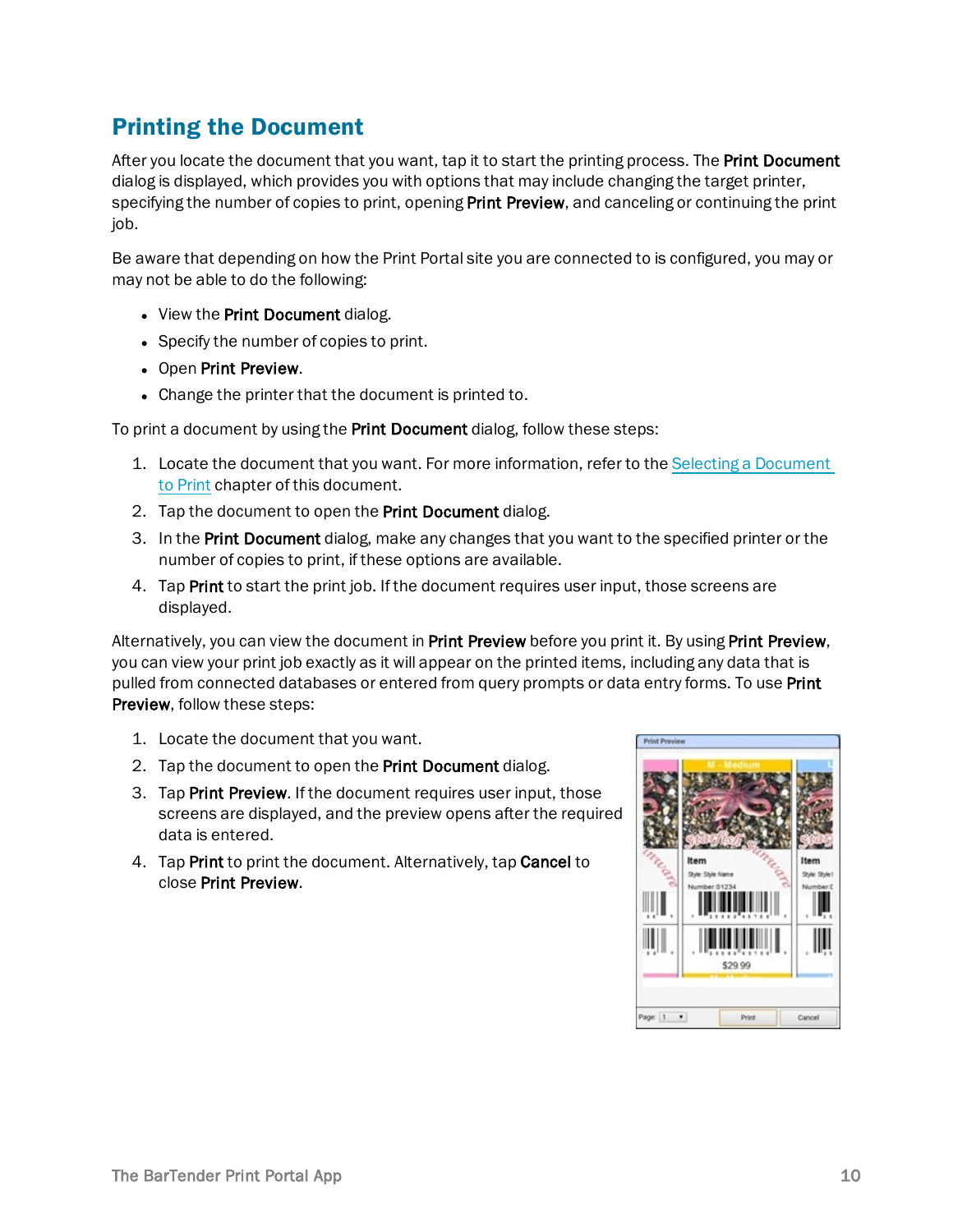i.

## <span id="page-10-0"></span>*Adding Real-Time Data*

Some documents have data entry forms or query prompts associated with them. In these cases, those user-input screens open automatically after you tap Print or Print Preview.

To add real-time data at print time, follow these steps:

- 1. When the prompt dialog opens, tap a data entry field to enter the required information by using the provided keyboard.
- 2. As needed, move to another data entry field by tapping the field or by using the arrow button.
- 3. When you finish entering data, tap Print Preview to close the window and view the document pages.
- 4. Tap Print to print the document from Print Preview. Alternatively, close Print Preview, and then print from the Print Dialog.

## <span id="page-10-1"></span>*Selecting the Printer*

Users who have administrator permissions can use either the Print Portal companion application or the Print Portal app to configure printers for use with a Print Portal site, and a default printer is selected when you print a document. You can select or change printers at print time if the Print Portal site that you are connected to is configured to allow it.

To select a different printer, follow these steps:

- 1. Locate the document that you want.
- 2. Tap the document to open the Print Document dialog.
- 3. Tap the down arrow to the right of the default printer to view a list of available printers.
- 4. Tap the printer that you want.

If the printer that you want was not previously configured for use with the Print Portal site, you must add the new printer.



Don't see your printer here? Add or Change Printers

Status: Ready

**Print Document** 

A.

You must have administrative permissions to the Print Portal site to configure printers for use by that site.

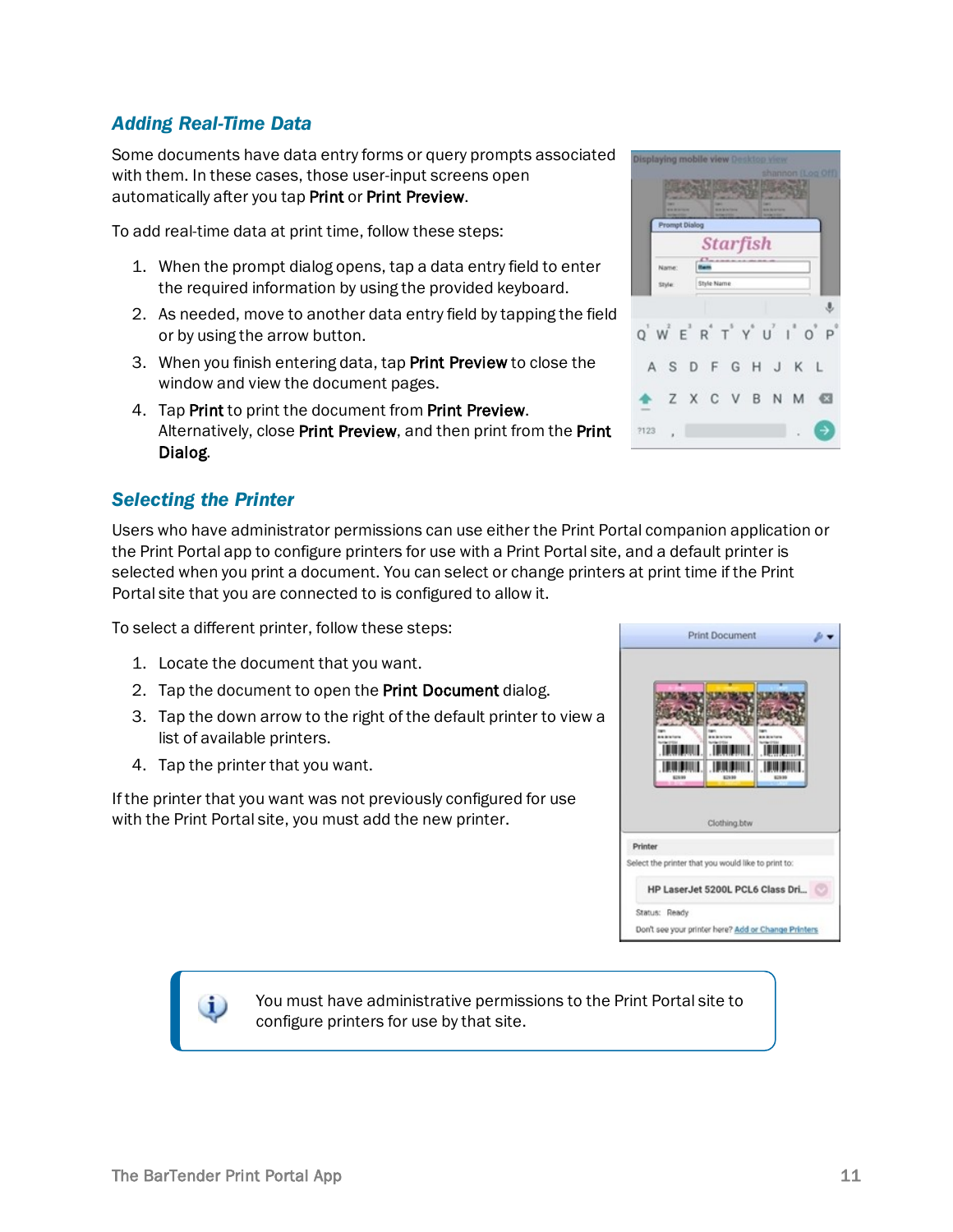## <span id="page-11-0"></span>*Adding a New Printer*

To add a new printer, follow these steps:

1. In the Print Document dialog, tap the Add or Change Printers link to open the Add or Change Printers dialog.

| <b>Printers</b>                                                          | 责 |
|--------------------------------------------------------------------------|---|
| <b>Add or Change Printers</b>                                            |   |
| Configure printers that will be available for all users to print<br>with |   |
| HP LaserJet 5200L PCL6 Class Driver                                      |   |
|                                                                          |   |
| <b>ist</b>                                                               |   |

- 2. Tap to open the Printer Location dialog.
- 3. Click the option that describes how the printer is connected (Bluetooth or IP port, web server, or Zatar).



- 4. Tap Next to open the Printer Selection dialog.
- 5. Tap the down arrow to view a list of available printers.
- 6. Click the printer that you want, and then click Next.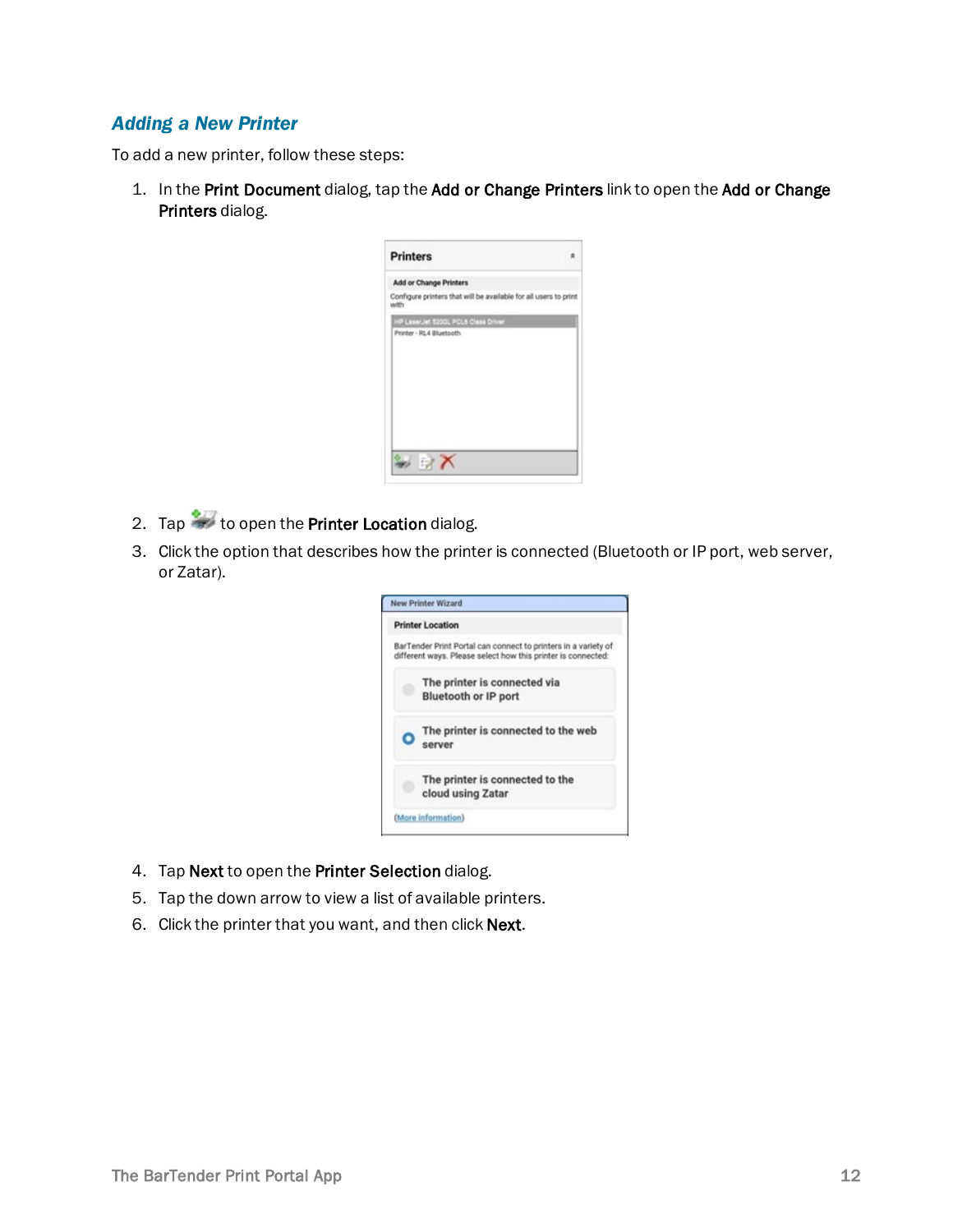

- 7. Optionally, enter a name for the printer.
- 8. Click Finish.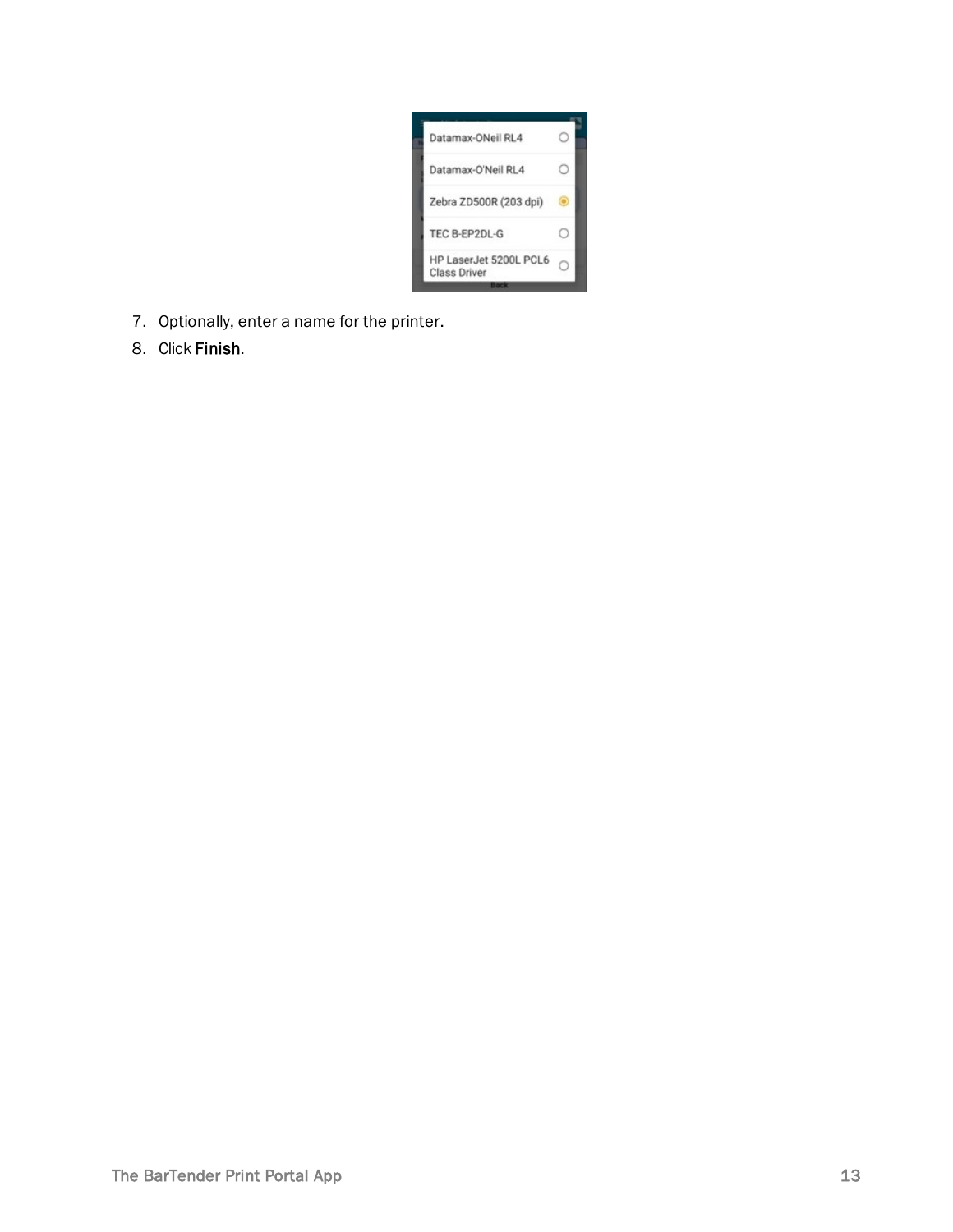# <span id="page-13-0"></span>Managing Your Connections to Print Portal Sites

You can configure additional Print Portal server connections for your app and manage existing connections by updating the automatic logon settings and default folders.

## <span id="page-13-1"></span>*Configuring Additional Print Portal Server Connections*

After you connect to and configure a Print Portal site, you can connect to additional Print Portal sites at any time. To do this, follow these steps:

- 1. Tap  $\Box$  or swipe from the left edge of the screen to show the Print Portal app sidebar menu.
- 2. Tap Sites.
- 3. At the top of the screen, tap Manage to show the Manage buttons.
- 4. Tap Add.
- 5. Enter the server address (URL) or server name.
- 6. Tap NEXT.
- 7. When the Print Portal app connects with the server, you can optionally enter a name for the site. If you want to change the name, replace "BarTender Print Portal" with the text that you want.



8. Tap NEXT.

i.

9. If your server is configured to require that you log on to access and print documents, the Authentication screen is displayed. To enable an automatic logon process, tap the Enable switch, and then enter your user name and password.

> If you choose not to enable an automatic logon process for the site, you must log on each time you open the app to this site.

- 10. Tap NEXT to display the Default Root Folder screen. Here, you can browse to the default folder that opens when you open the Print Portal app.
- 11. Under Specify a default Root Folder, tap the displayed folder name to open the Default Root Folder dialog, which displays the folders that are available for the server connection.
- 12. Tap the folder that you want to select as the default folder for this site.
- Default Root Folder You can optionally start browsing this Print Portal site at a root folder. Specify a default Root Folder Documents

13. Tap Finish.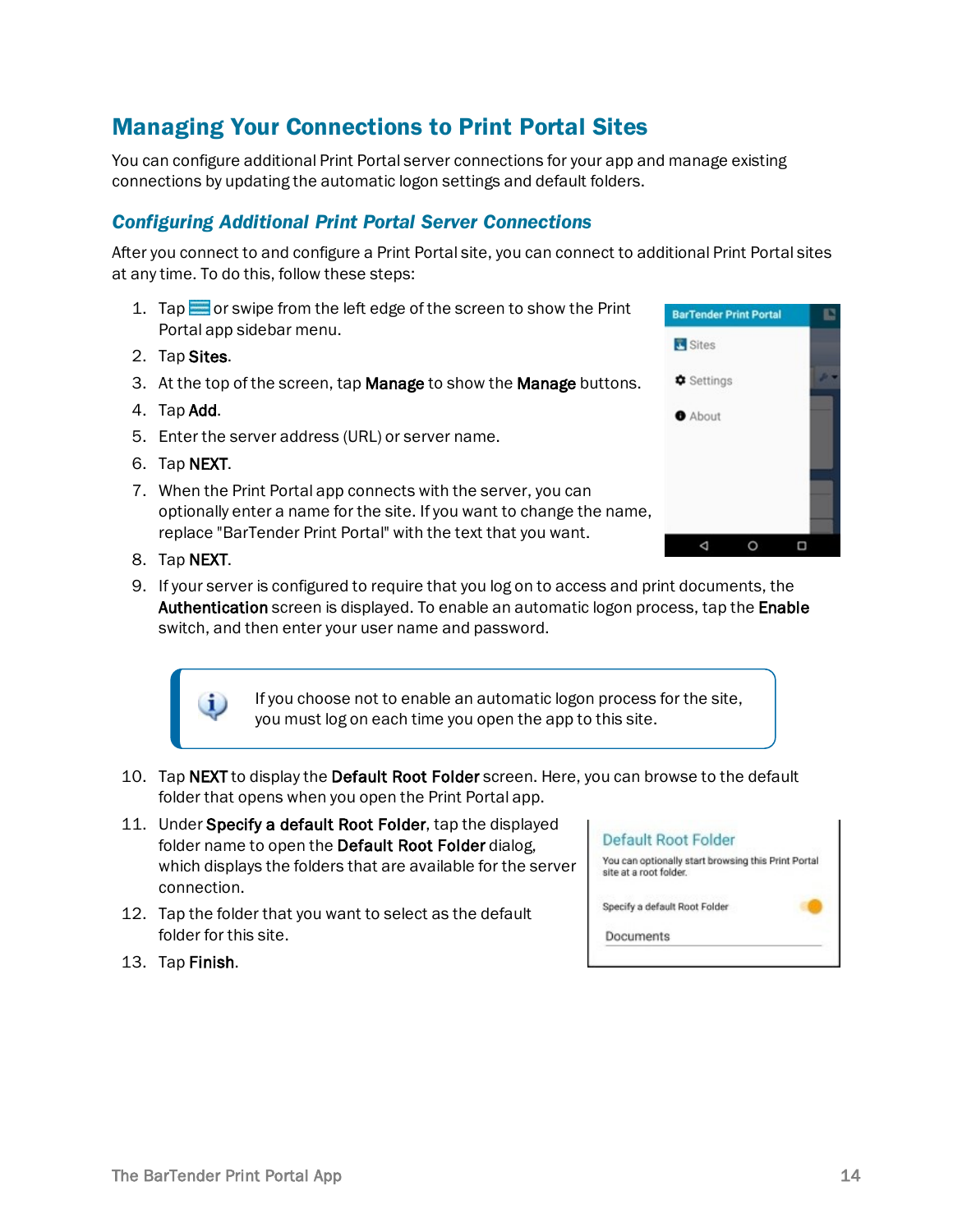## <span id="page-14-0"></span>*Changing Default Print Portal Sites*

If you configured more than one Print Portal server connection for your app, you can switch to a different site at any time. To do this, follow these steps:

- 1. Tap  $\equiv$  or swipe from the left edge of the screen to show the Print Portal sidebar menu.
- 2. Tap Sites.
- 3. Tap the Print Portal site that you want.
- 4. Tap Launch Print Portal to begin using the Print Portal app for the selected site.

## <span id="page-14-1"></span>*Enabling Automatic Logon for a Print Portal Site*

If the Print Portal site that you have connected to requires that you log on, you can enable an automatic logon process on your app for that site. If you do not do this, you are required to enter your logon credentials each time that you access the site from the app.

You can enable automatic logon at any time. To do this, follow these steps:

- 1. Tap  $\equiv$  or swipe from the left edge of the screen to show the Print Portal sidebar menu.
- 2. Tap Sites.
- 3. Tap the site that you want to manage.
- 4. At the top of the screen, tap **Manage** to show the **Manage** buttons.
- 5. Tap Modify.
- 6. On the Site Name screen, tap NEXT.
- 7. On the Authentication screen, tap the switch to enable automatic logon. (If automatic logon is already enabled, you can tap the switch to turn it off.)
- 8. Enter your user name and password.
- 9. Tap NEXT to complete the process.
- 10. Tap NEXT to skip setting the default folder.
- <span id="page-14-2"></span>11. Tap Finish.

#### *Changing the Default Folder*

If the Print Portal site that is connected to your app has more than one document folder, you may want to select a default folder for the folder that you use the most often.

To change the default folder, follow these steps:

- 1. Tap  $\Box$  or swipe from the left edge of the screen to show the Print Portal sidebar menu.
- 2. Tap Sites.
- 3. Tap the site that you want to manage.
- 4. At the top of the screen, tap Manage to show the Manage buttons.
- 5. Tap Modify.

|                | <b>BarTender</b><br>BY SEAGULL SCIENTIFIC                                                                                                                                                                    |
|----------------|--------------------------------------------------------------------------------------------------------------------------------------------------------------------------------------------------------------|
| Authentication |                                                                                                                                                                                                              |
|                | You can optionally automatically authenticate with<br>this site with the credentials entered below. Note<br>that for a domain account, the usemame should be<br>entered in the form of "domainname\usemame". |
| Enable         |                                                                                                                                                                                                              |
| Username       |                                                                                                                                                                                                              |
| Password       |                                                                                                                                                                                                              |
|                |                                                                                                                                                                                                              |
|                |                                                                                                                                                                                                              |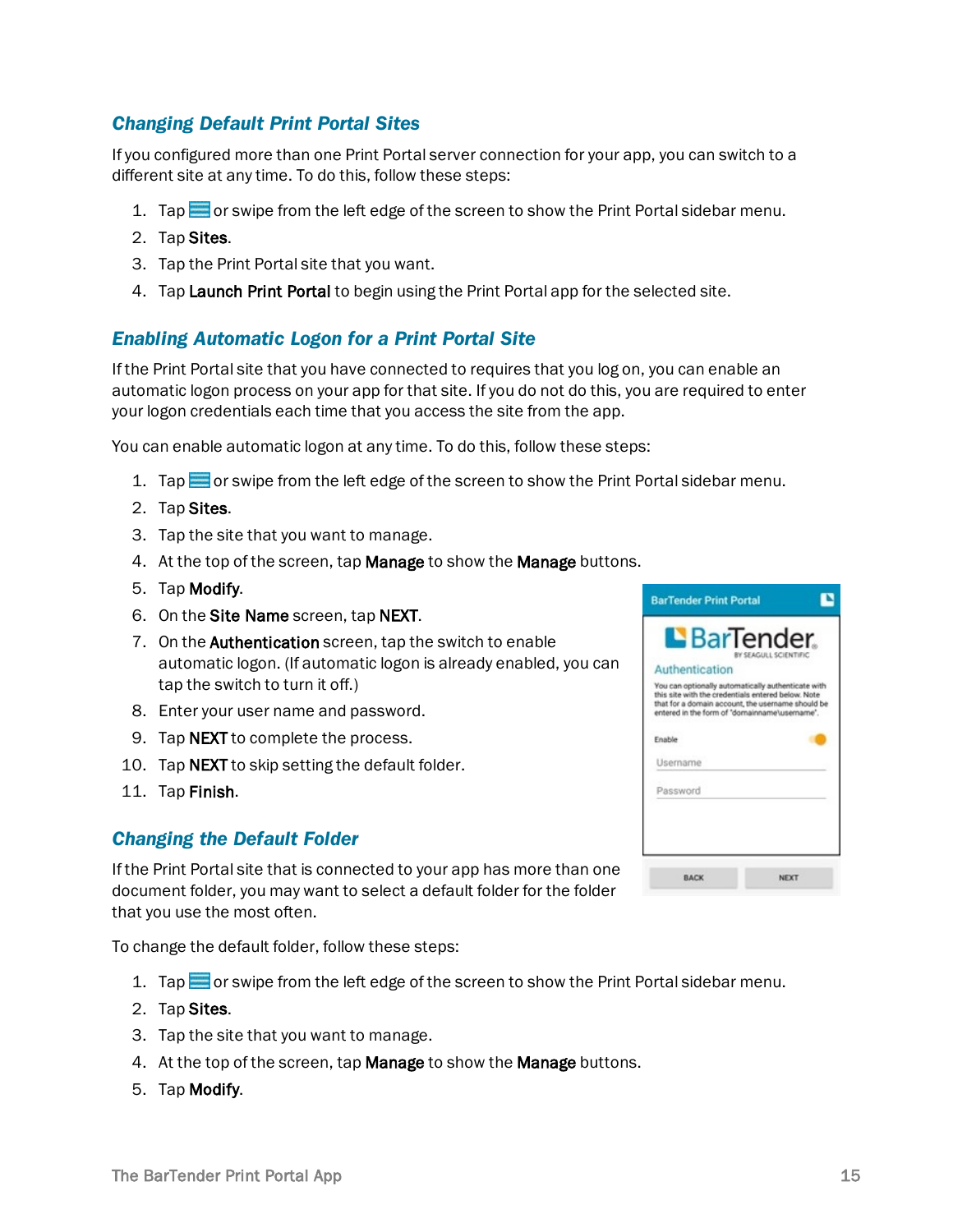- 6. Tap NEXT on the Site Name and Authentication screens to skip editing these settings and to display the Default Root Folder screen.
- 7. Under Specify a default Root Folder, tap the displayed folder name to open the Default Root Folder dialog, which displays the folders that are currently available for the Print Portal site.
- 8. Tap the folder that you want to use as the default folder for this site.
- 9. Tap Finish.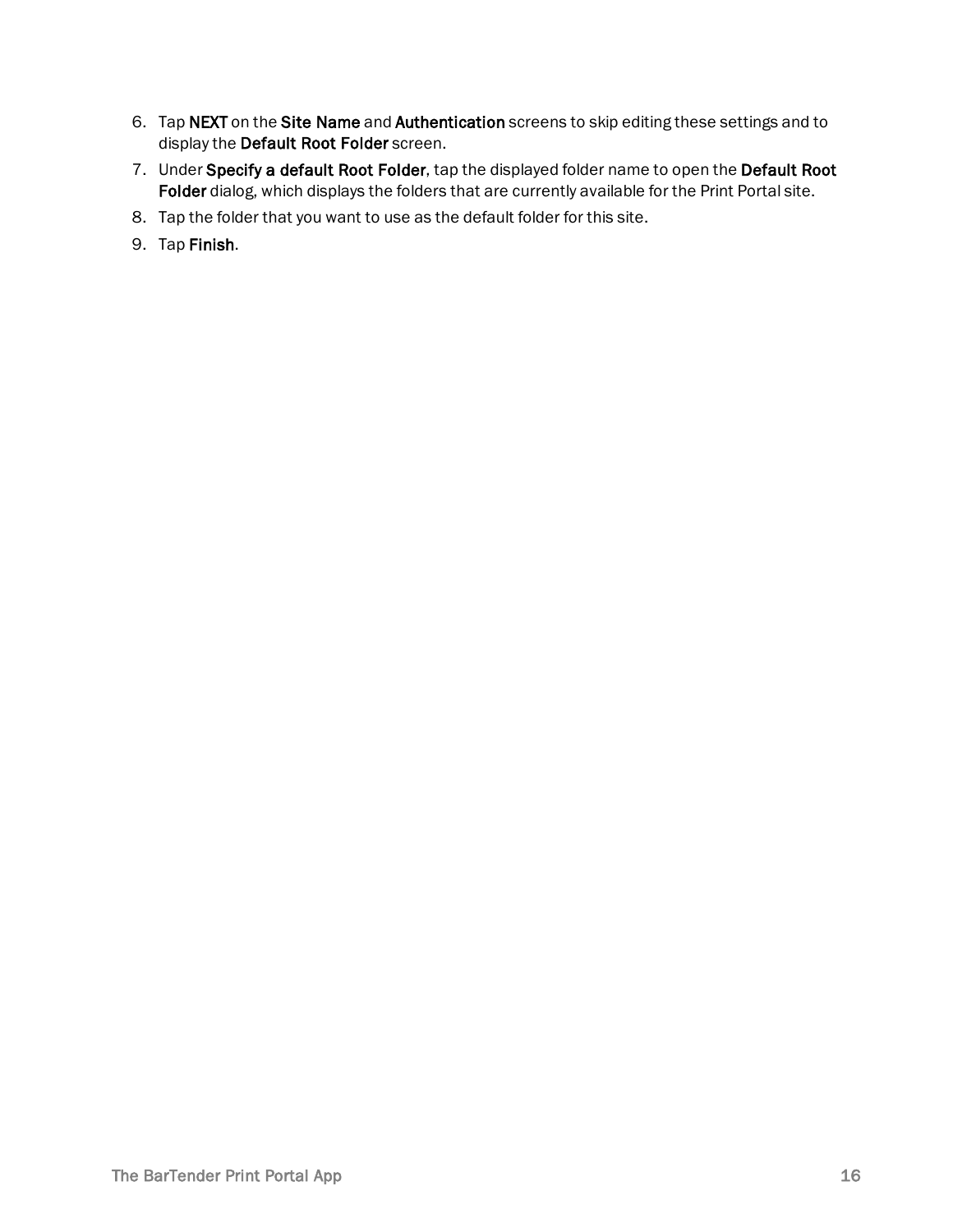# <span id="page-16-0"></span>Configuring a Print Portal Site by Using the Print Portal App

If you have administrator permissions for the Print Portal server, the Print Portal app provides many of the same options for configuring the Print Portal site that are available in Print Portal itself. You can access these options on the Administrative Setup menu in the app.

> Changes that you make on the Administrative Setup menu of your app affect the web server and Print Portal itself.

The following sections describe two common administrative tasks that you can complete by using the app.

> If you are connected to more than one Print Portal site, be sure to select the site that you want to configure. For more information, refer to the Changing Default Sites section of the [Managing](#page-13-0) Your [Connections](#page-13-0) to Print Portal Sites chapter of this document.

## <span id="page-16-1"></span>*Configuring Root Folders for the Print Portal Site*

Root folders are the document folders that you configure the Print Portal site to recognize so that users can print the BarTender documents that are saved in them. Root folders can point to directory folders that are available on your web server or to BarTender Librarian folders.

When you define a root folder, it becomes available in the Print Portal Folder Navigator and in the Print Portal app, and any BarTender documents that are in that folder are displayed. Any sub-folders and BarTender documents in those sub-folders are also available.

> The root folders that you configure for the Print Portal site are available to all users of the Print Portal site, whether they use Print Portal or the Print Portal app, unless visibility rules are specified for the folders. For more information, refer to [Restricting](http://help.seagullscientific.com/2019/en/#../Subsystems/PrintPortal/Content/RestrictingFolderVisibility.htm) Folder Visibility in the Print Portal help system.

To configure root folders for the Print Portal site by using your Print Portal app, follow these steps:

1. Open the Print Portal app.

O

- 2. If you configured more than one Print Portal server connection for your app, make sure that you select the Print Portal site that you want to modify. For more information about how to select another site on your app, refer to Changing Default Print Portal Sites in the [Managing](#page-13-0) Your [Connections](#page-13-0) to Print Portal Sites chapter of this document.
- 3. Tap  $\bullet\bullet\bullet$  to open the **Options** menu.
- 4. Tap Administrative Setup to open the Administrative Setup menu.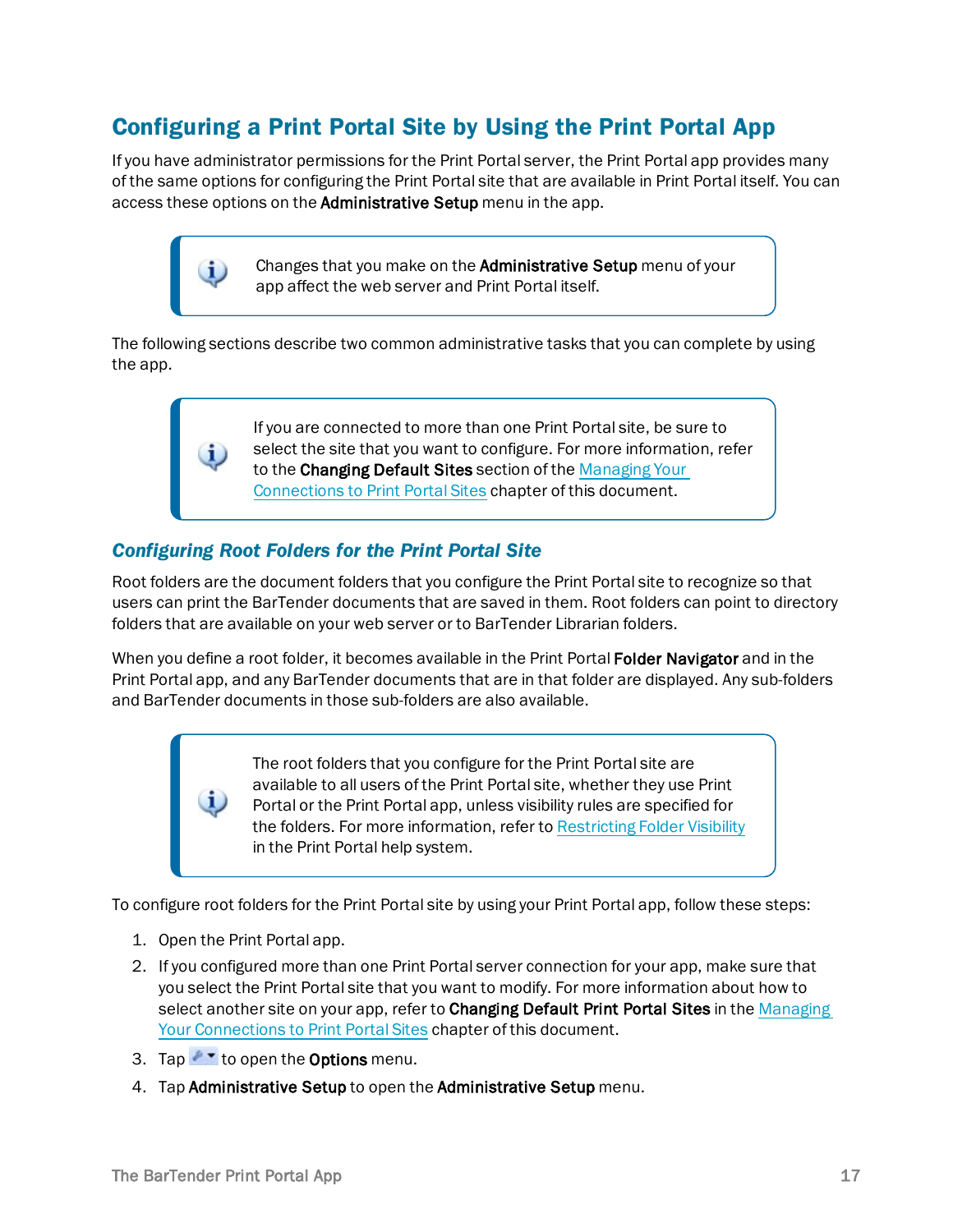5. Tap Root Folders to open the Root Folders view.

|           | <b>Root Folders</b> |
|-----------|---------------------|
| Documents |                     |
| samples   |                     |
|           |                     |
|           |                     |
|           |                     |
|           |                     |
|           | ≅                   |

From here you can do the following:

- Tap one of the listed root folders to select it for editing.
- $\bullet$  Tap  $\bullet$  to create a new folder.
- **Select a folder and then tap**  $\bigwedge$  **to remove it.**
- **Select a folder and then tap to delete the folder and add it to the Clipboard.**
- **Select a folder and then tap to copy the folder to the Clipboard.**
- $\cdot$  Tap  $\blacksquare$  to paste a folder from the Clipboard.
- Tap the arrows  $\blacklozenge$  to move up or down through the list of folders.
- Tap Edit Root Folder to change or edit the selected root folder. You can click Browse to find a new folder or enter a file folder name. By using this screen, you can enable security for the root folder. For more information, refer to [Restricting](http://help.seagullscientific.com/2019/en/#../Subsystems/PrintPortal/Content/RestrictingFolderVisibility.htm) Folder Visibility in the Print Portal help system.

## <span id="page-17-0"></span>*Configuring Printers for the Print Portal Site*

By using Print Portal and the Print Portal app, users can print documents to printers that are connected to the web server host and to printers that are connected to their own computers. To configure the printers for use with the Print Portal site, follow these steps:

- 1. Open the Print Portal app.
- 2. If you configured more than one Print Portal server connection for your app, make sure that you select the Print Portal site that you want to modify. For more information about how to select another site on your app, refer to Changing Default Print Portal Sites in the [Managing](#page-13-0) Your [Connections](#page-13-0) to Print Portal Sites chapter of this document.
- 3. Tap  $\bullet\bullet\bullet$  to open the **Options** menu.
- 4. Tap Administrative Setup to open the Administrative Setup menu.
- 5. Tap Printers to open the Add or Change Printers dialog.
- 6. Tap  $\bullet$  to open the Printer Location dialog.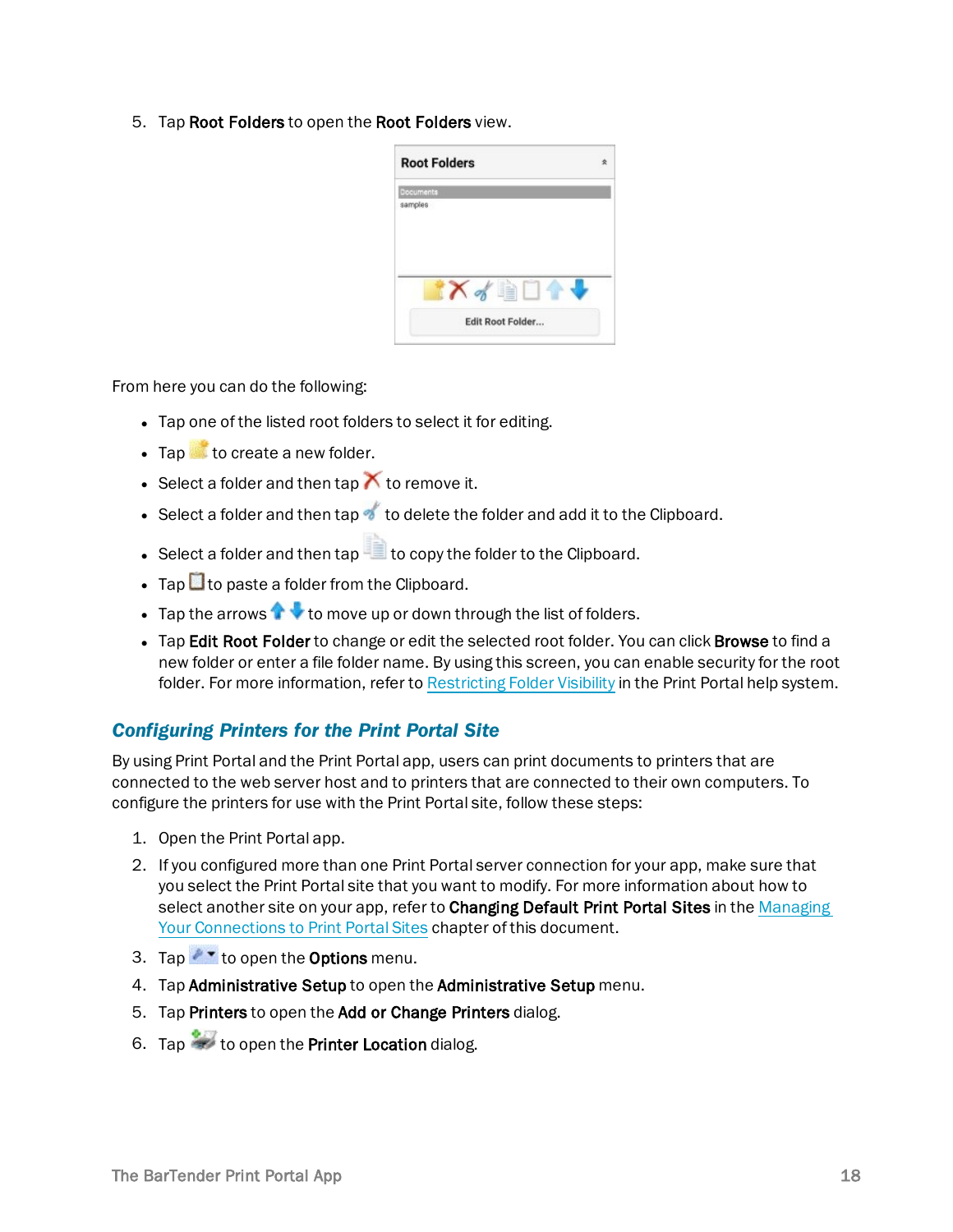

- 7. Click the option that describes how the printer is connected (Bluetooth or IP port, web server, or Zatar).
- 8. Tap Next to open the Printer Selection dialog.
- 9. Tap the down arrow.
- 10. Tap the printer that you want from the list of available printers.



- 11. Click Next.
- 12. Optionally, enter a name for the printer.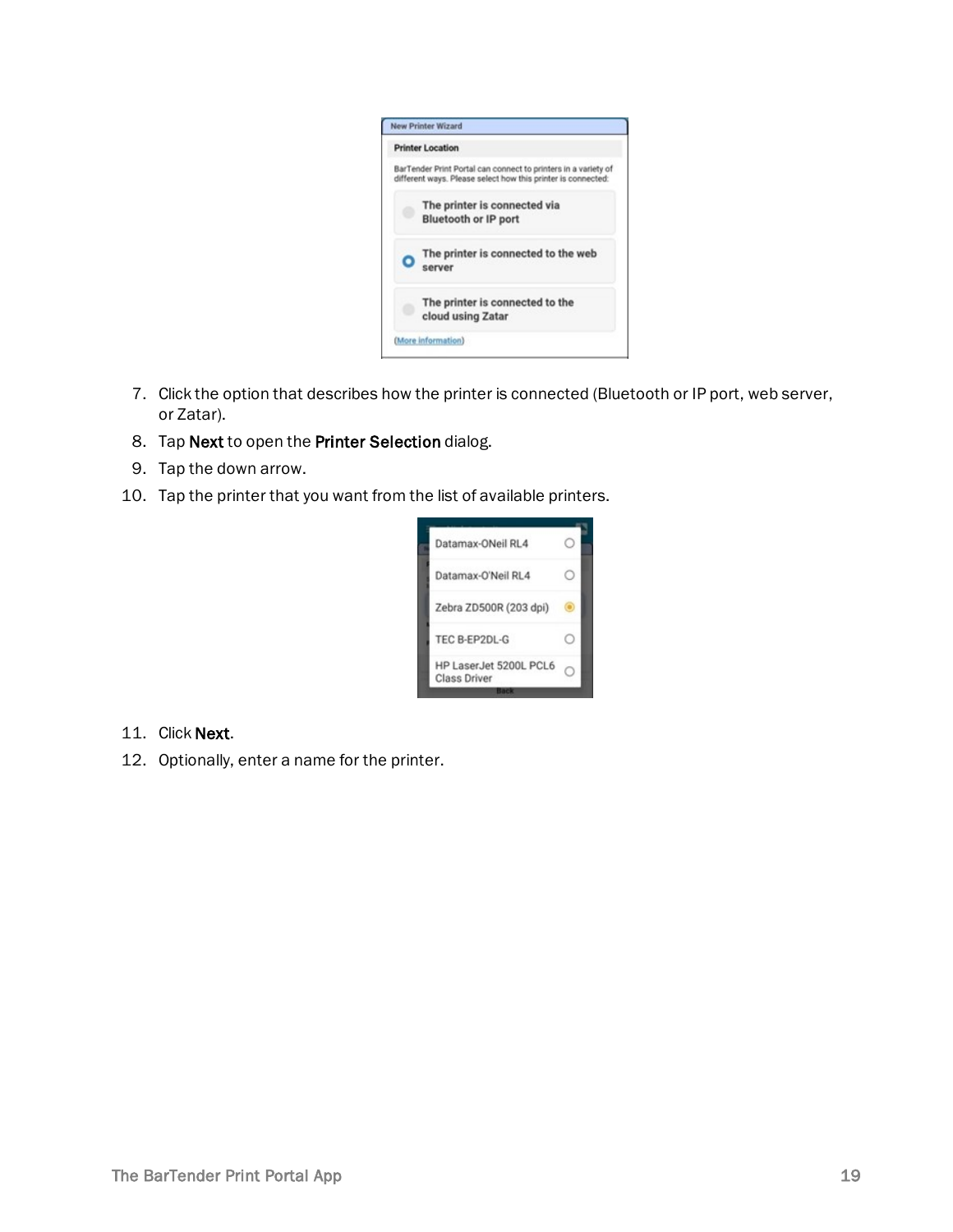# <span id="page-19-0"></span>Troubleshooting

This page provides troubleshooting solutions to some common questions about the Print Portal app.

#### Why doesn't my app connect to the Print Portal server?

- Make sure that a Wi-Fi connection is available and that you are connected to the Internet.
- Make sure that the Wi-Fi capabilities of your mobile device are enabled.
- Make sure that the server that you are trying to connect to is turned on and functioning correctly.
- If you still can't connect, turn off your device, turn it on again, open the Print Portal app, and then try to connect again.

#### Why can't I find a printer?

- Make sure that one or more printers are available on Bluetooth or an IP port, are connected to the web server that you are using, or are connected to the cloud by using Zatar.
- Make sure that the printer that you are trying to connect to is turned on and functioning correctly.
- If you are having difficulty configuring a printer by using the Print Portal app, refer to [Configuring](http://help.seagullscientific.com/2019/en/#../Subsystems/PrintPortal/Content/ConfiguringPrinters.htm) [Printers](http://help.seagullscientific.com/2019/en/#../Subsystems/PrintPortal/Content/ConfiguringPrinters.htm) and About Client Printing [Compatible](http://help.seagullscientific.com/2019/en/#../Subsystems/PrintPortal/Content/ConfiguringCompatiblePrinters.htm) Models in the Print Portal help system.
- If you are connected to a printer but the document still is not printed, refer to [Troubleshooting](https://support.seagullscientific.com/hc/en-us/articles/204802918-Troubleshooting-printing-problems) printing [problems](https://support.seagullscientific.com/hc/en-us/articles/204802918-Troubleshooting-printing-problems) in the BarTender Support Center.

#### Why is my document not displayed or printed correctly?

• Verify the document's formatting and settings in BarTender. For more information, refer to [Modifying](http://help.seagullscientific.com/2019/en/#Modifying_Page_Setup_LP.htm) the Page Setup in the BarTender help system and [Template](https://support.seagullscientific.com/hc/en-us/categories/200267897-Template-Design) Design in the BarTender Support Center.